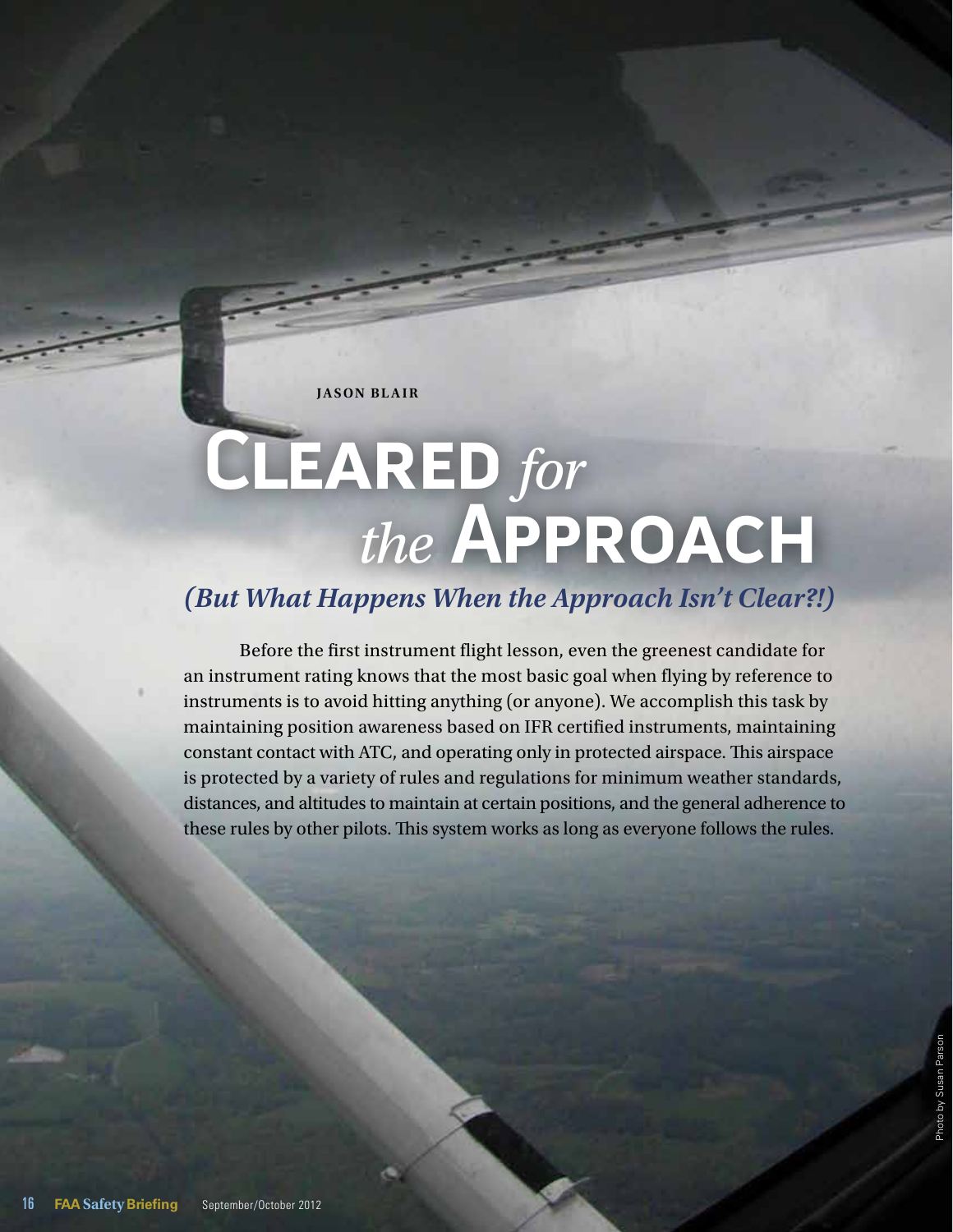But it is also important for you as an instrument instructor to convey to any and every IFR client whether for the initial rating, approach practice, or Instrument Proficiency Check (IPC) — that a pilot can never, ever, *ever* relinquish responsibility for situational awareness.

Here's a story I now use to illustrate and instruct on that very point. In my travels to Sun 'n Fun last year, I think I came as close to a mid-air collision as I ever have in my many years of flight experience. I am not entirely sure how close it was; we were in IFR conditions and I never spotted the other aircraft. But it was certainly as close as I ever want to come.

#### **Setting the Stage**

The weather for the trip was mostly IMC (instrument meteorological conditions) from Michigan to almost the Gulf Coast. Some areas to the south had strong storms, but our first leg looked like general IFR with a good chance of being able to fly VFR on top most of the way. Our first stop was in Bowling Green (KBWG), Kentucky, a non-towered airport.

Approximately 40 miles out, we picked up the weather, noting that the 700-foot ceiling certainly was going to require us to fly the ILS. With cloud tops around 3,300 feet mean sea level (MSL), only the approach portion of the procedure was really going to be in IMC. I typically love approaches where I know I am going to break out, and where I won't be spending a long period of time in the clouds prior to the final approach fix.

Temperatures were hovering near the freezing level, so we had some concern about heading into the clouds with icing potential. While temperatures at altitude were slightly above the freezing point, many times the dive back into the clouds can result in lower temperatures since those clouds block heat from the sun. Icing is definitely not a condition I want to encounter in a Cherokee not equipped for flight into known icing.

#### **Act One**

Memphis Approach began setting us up for the procedure, vectoring us south of the airport to come back in on the ILS to Runway 3. As we began our setup, a friendly Beechjet driver contacted Memphis approach on the same frequency. His fuel stop was also KBWG. His situational awareness as we both approached the airport may be the reason I'm still here. But more on that in a moment.

Normally I would expect an approach controller to work the jet into the sequence first, with our

slower aircraft playing a second fiddle. In this case, the generosity of the Beechjet driver made the situation much better than it could have been. He courteously offered to take a hold and let us go first on the approach, keeping us from having to spend significant time in the clouds where icing was a possibility. With his more capable aircraft, he was willing to wait. Memphis consented, and continued vectoring us toward the final approach fix while the Beechjet pilot set up for the hold at 4,000 MSL.

#### **Act Two**

As we continued with the approach, we began to experience very light rime icing. While we were evaluating this development, the Beechjet pilot made an attention-getting query: "Memphis approach, Beechjet 1234, we were just wondering if you were working two aircraft toward the final approach fix at Bowling Green." My full attention went instantly to processing this information and listening as Memphis replied that they were only working with "the Cherokee" (us) and the Beechjet. Memphis had received some intermittent replies in the area before, but was no longer observing them. To this, the Beechjet pilot replied, "Okay, but as we look at our TCAS (traffic collision avoidance system), we are seeing two transponder replies, one at 3,000 and one at 2,400 converging." Now I was *really* "interested," to put it mildly. We were at 3,000 MSL, just about to begin our descent toward the final approach fix.

I immediately asked Memphis if they had any further information. They didn't. Unwilling to continue with such scant but scary information, we asked permission to leave the frequency and inquire on the local Common Traffic Advisory Frequency (CTAF) if there was any other traffic in the area. Permission granted. We made the call. And — lo and behold — we heard from a Cessna 172, whose pilot reported that they were "on the ILS for Bowling Green." We queried further: "Are you on an IFR clearance and working with an approach controller?" The answer: "Well, um, gee, we are out here shooting the approach …."

#### **Act Three**

I was as stunned as I was intensely concerned. Here we were, in actual IMC, about to descend, and we find out — solely through the good fortune of having an alert fellow pilot who was paying attention and willing to speak up — that there was another aircraft on the approach, in IMC, shooting the approach without any coordination with air traffic